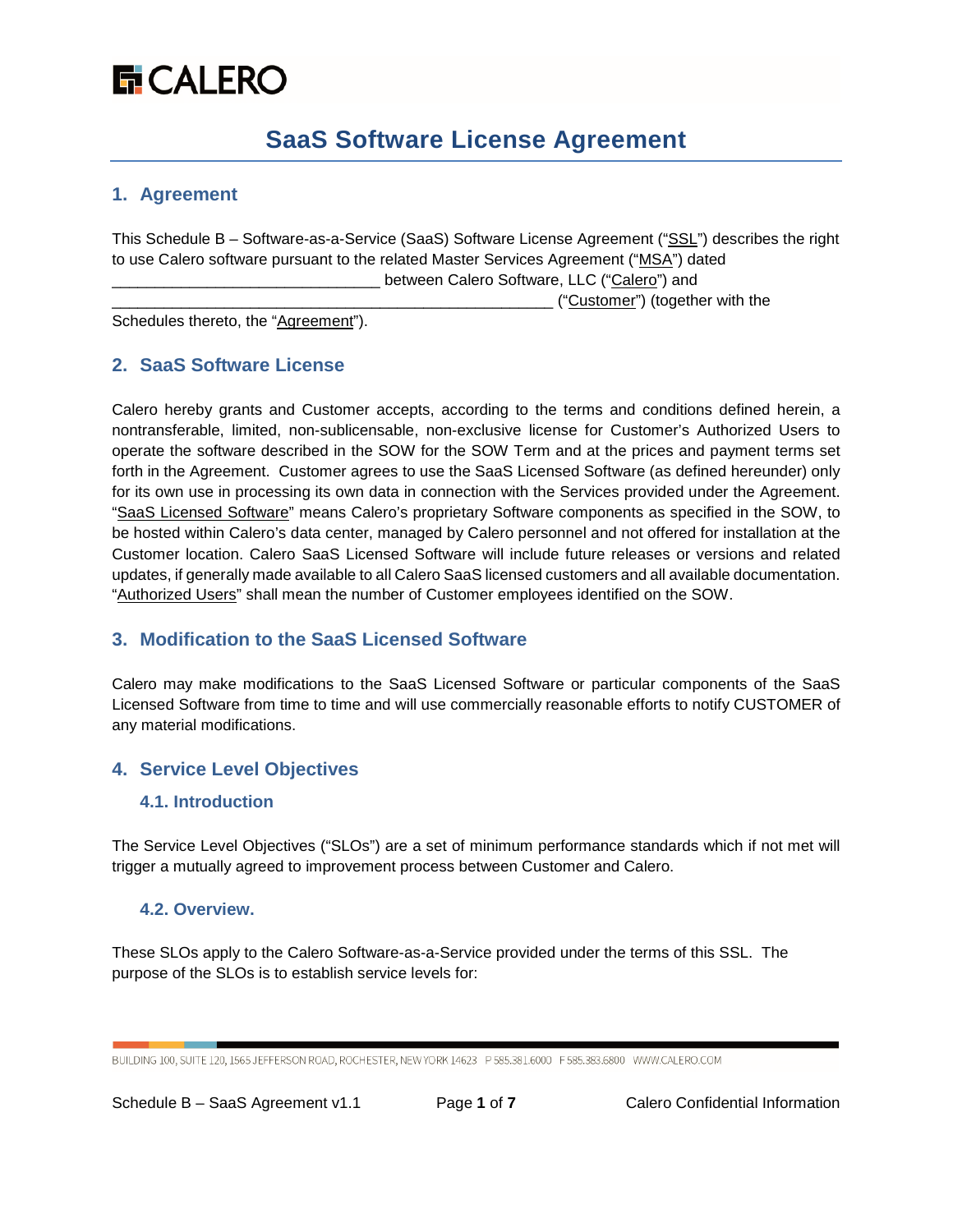

- a) The Availability of the SaaS Licensed Software
- b) The Reliability of the SaaS Licensed Software
- c) The accuracy and timeliness of performance reporting.

#### **4.3. Definitions**

For the purposes of this SSL, the following terms have the meanings set out below:

**"Availability"** means the amount of time that a component (or group of components) was actually available for use by Customer (also known as "uptime") by Customer.

**"Incident Record"** means the database record captured by Calero that contains relevant information associated with a report of trouble identified by either Customer or Calero which pertains to, but not limited to failures in meeting thresholds established for response time and availability in connection with the Services.

**"Outage Incident"** means an outage to the SaaS Licensed Software that occurs when Calero's monitoring system detects three (3) consecutive failures to receive a response within twenty (20) seconds from the SaaS Licensed Software within any fifteen (15) minute period during Business Hours, excluding Scheduled Downtime and Excusable Downtime.

**"Scheduled Downtime" means** any Services interruption which impacts the SaaS Licensed Software, the timing of which is pre-negotiated and mutually agreed to by the parties.

**"Unscheduled Downtime"** means the amount of time, in minutes, that access to the SaaS Licensed Software is not available to Customer during Business Hours in any calendar month, and results in Services interruptions that are Scheduled Downtime or Excusable Downtime.

For clarity the calculation of Unscheduled Downtime is as follows:

Unscheduled Downtime = Total Downtime – (Scheduled Downtime + Excusable Downtime)

**"Excusable Downtime"** means any interruption or circumstance that negatively affects the Availability of the SaaS Licensed Software that is not under direct control of Calero or its sub-contractors. Excusable Downtime includes that portion of the total downtime in any calendar month that is not the responsibility of Calero resulting from:

- Interruptions to Services that are due to commercial power failures on Customer premises.
- Calero or Calero third party Service providers are refused or delayed entry to a Customer site after adhering to all agreed processes.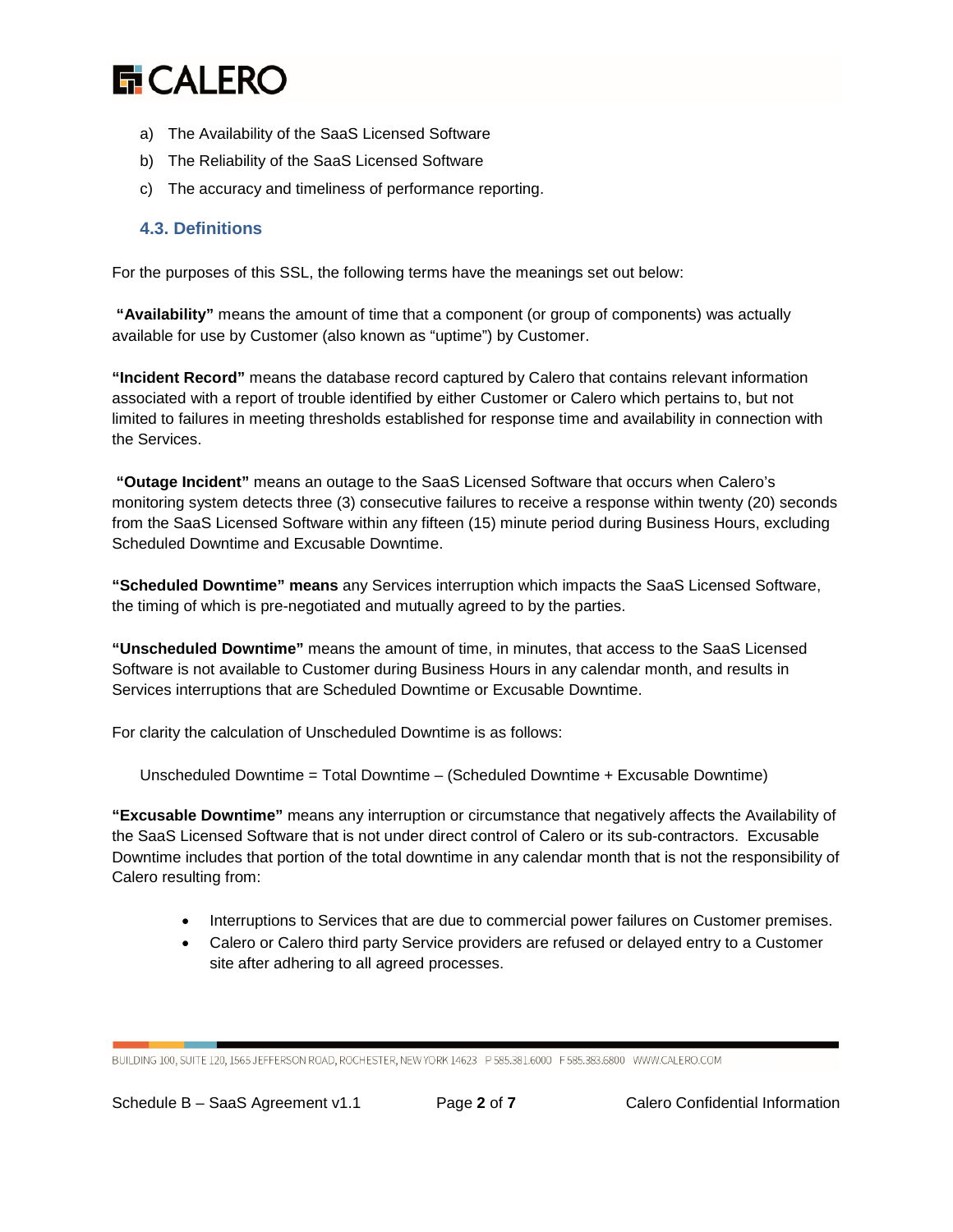

- Activities under the direct control of Customer or its sub-contractors that are incomplete or completed in such a manner that they cause the SaaS Licensed Software to be unavailable for use or prevent Calero from effecting repairs.
- Damage to or tampering (i.e., not permitted or directed by Calero) with Calero equipment at Customer sites, where the building is owned and access is controlled by Customer, and caused by a party other than Calero or its third party Service providers.
- An Event of Force Majeure as defined in the Agreement.

All Excusable Downtime interruptions will be fully documented by Calero, reviewed and reasonably approved by Customer before the interruption is designated as Excusable Downtime.

## **4.4. SaaS Hours of Operation**

Calero shall be responsible for maintaining availability of the SaaS Licensed Software twelve (12) hours per day, five (5) days per week, Monday through Friday 8:00am to 8:00pm Eastern Time excluding holidays ("Business Hours").

|  |  |  |  | <b>4.5. SaaS Licensed Software Performance Metrics</b> |  |
|--|--|--|--|--------------------------------------------------------|--|
|--|--|--|--|--------------------------------------------------------|--|

| <b>Service Level Metric</b>                   | <b>Description</b>                                                                                                                                                                          | <b>Target</b> |
|-----------------------------------------------|---------------------------------------------------------------------------------------------------------------------------------------------------------------------------------------------|---------------|
| <b>SaaS Licensed Software</b><br>Availability | Availability is measured only during Business<br>Hours and is calculated as a percent of (total<br>minus of operation - Unscheduled Downtime) /<br>total minutes of operation in the month. | 99%           |
| Time to Repair                                | Percentage of Outage Incidents resolved within<br>four (4) Business Hours.                                                                                                                  | 90%           |

#### **4.6. Calero SaaS Software Problem Resolution Guidelines**

For issues communicated directly by Customer to the assigned Service Delivery Manager ("SDM") via telephone during Business Hours, Calero will use commercially reasonable efforts to solve the problem in accordance with the Resolution Goals set forth below. A Calero representative will respond to Customer's request within three (3) Business Hours by telephone or email to acknowledge receipt of the request and request additional information if needed (a "Response Call"). The times set forth below will be measured from the time of Calero's Response Call. The Response Call also applies to support requests made by pager outside of Business Hours, including weekends. (After hours and weekend support is billable at the prevailing billable rate Calero charges for such Services.)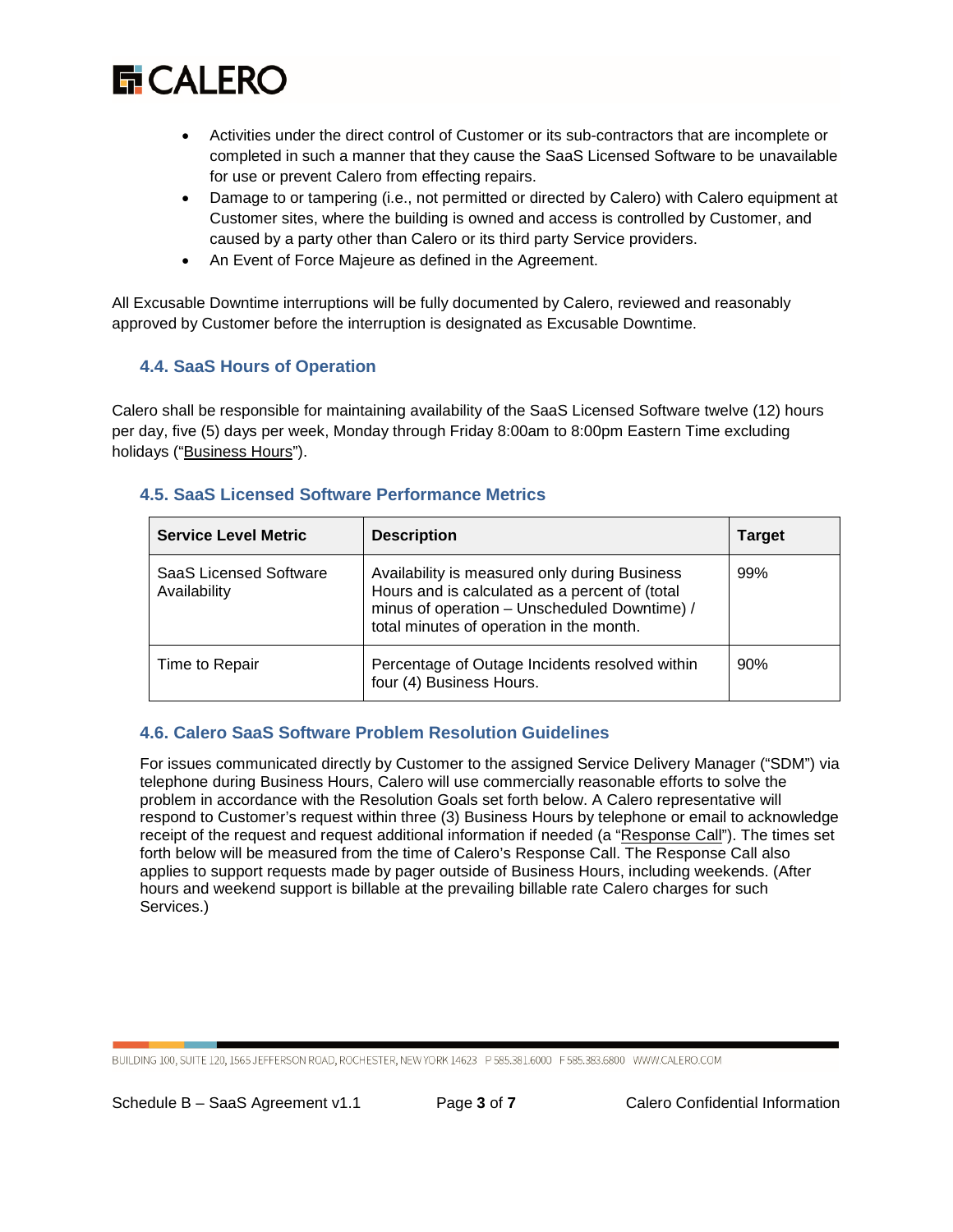

| <b>Priority Level</b>                                                                                                                                                                                      | <b>Examples of Priorities</b>                                                                                                                                                          | <b>Resolution Goal</b>                                                                                             |
|------------------------------------------------------------------------------------------------------------------------------------------------------------------------------------------------------------|----------------------------------------------------------------------------------------------------------------------------------------------------------------------------------------|--------------------------------------------------------------------------------------------------------------------|
| <b>PRIORITY 1</b><br>A major component or<br>function of the software is, or<br>becomes, inoperable.<br>■ The system halts, loses<br>significant amounts of data,<br>or can no longer properly<br>operate. | System down<br>Unable to access major system<br>components.                                                                                                                            | See above SaaS<br>Licensed Software,<br>Section 4.5, for Time<br>To Repair.                                        |
| <b>PRIORITY 2</b><br>A significant (but not primary)<br>component of the system is<br>unusable or does not<br>function, but does not result<br>in data loss.                                               | Inability to run or distribute<br>reports.<br>Configuration concerns of a time<br>sensitive nature.                                                                                    | To correct the problem<br>or provide an action<br>plan to correct the<br>problem within two (2)<br>business days.  |
| <b>PRIORITY 3</b><br>A problem exists which does<br>not affect basic system<br>functions.                                                                                                                  | Administrative and general<br>reporting questions<br>Rating/Costing issues<br>Enhanced explanation of<br>information already contained in<br>the SaaS Licensed Software<br>Help system | To correct the problem<br>or provide an action<br>plan to correct the<br>problem within five (5)<br>business days. |

#### **Note**:

- **The above does not apply to instances where the Software has been misused.** Examples of misuse include (but are not limited to): changes to required user rights/permissions, locally or on the network; removal of, or restriction of access to, system directories or files; and Customer changes to user passwords without Calero's consent and participation. An additional billable charge for troubleshooting in the event of Software misuse may apply.
- In the event that a Customer needs involvement of a third party vendor/contractor/technician to assist in troubleshooting, Calero technical support requires that the Customer make arrangements with their assigned Calero technician to pre-plan or schedule a date and time where all involved parties can participate.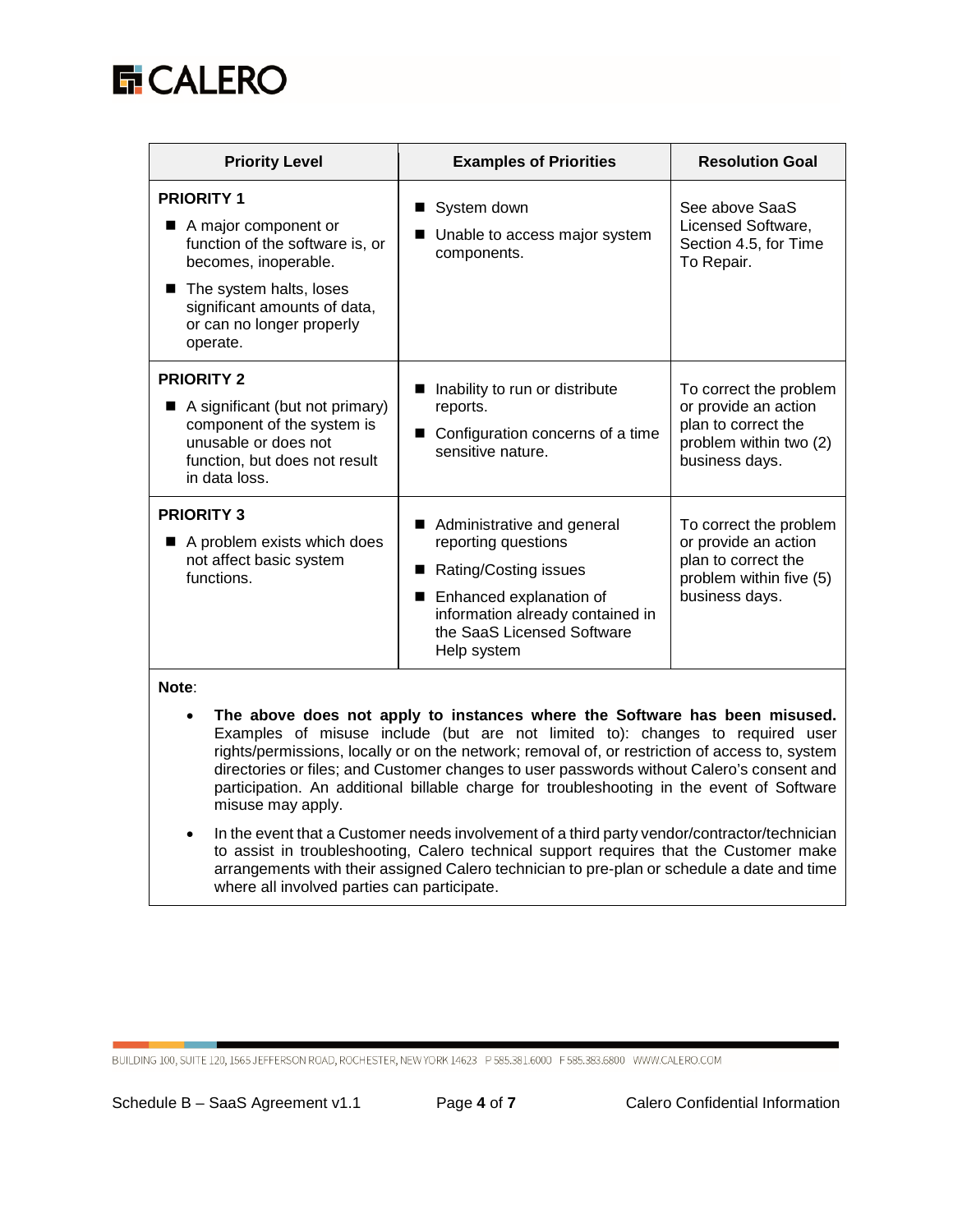

## **4.6.1. Customer Support Escalation Procedures**

If Customer does not receive a Response Call or resolution to a problem within the intervals stated above, Customer may escalate the problem to the Manager of Technical Support:

Email: support.manager@calero.com

## **5. Maintenance and Support**

## **5.1. Technical Support**

Calero will provide help desk support for software inquiries to Authorized Users of the SaaS Licensed Software via Calero's Software Help Desk service. The Calero Software Help Desk will be available from 8:00 AM – 8:00 PM EST non-holiday weekdays via an 800 telephone number or email address. Each Help Desk request will be logged into Calero's Help Desk ticketing system. Once the Help Desk technician documents the request, the Calero Help Desk will assist the requester to resolve their issue. If issue resolution requires other Calero resources, the technician will assign the ticket to the appropriate resource(s) for follow-up with the requester for resolution.

## **5.2. Additional Support Services**

Customer may purchase additional support services available from Calero. Prices for such Services will be defined In a SOW or a Change Order upon Customer request.

## **6. Intellectual Property Rights**

Customer acknowledges that, with the exception of third-party products incorporated in the SaaS Licensed Software, the SaaS Licensed Software, including its programs, screens, database schema, concepts, and documentation, has been designed by and remains the intellectual property of Calero and is the Confidential Information (as defined in the Agreement) of Calero. The SaaS Licensed Software is Calero's exclusive property and may be used by Customer only in accordance with the terms of this Agreement. Calero grants Customer no rights to the SaaS Licensed Software other than as specifically set forth herein, and Calero retains, on an exclusive basis, all proprietary rights in and to the SaaS Licensed Software and all intellectual property relating thereto. Customer may not disclose or make available to the SaaS Licensed Software or any portion thereof to anyone other than Authorized Users without Calero's prior written consent, including but not limited making the SaaS Licensed Software available to any consultants or service providers working on Customer's behalf. Any and all work performed under or related to this Agreement is not a "work for hire" and Calero shall own all intellectual property rights relating to the work performed under this Agreement including any modifications to the SaaS Licensed Software or delivered materials. Customer shall not make, support or permit any claims adverse to Calero's rights set forth herein.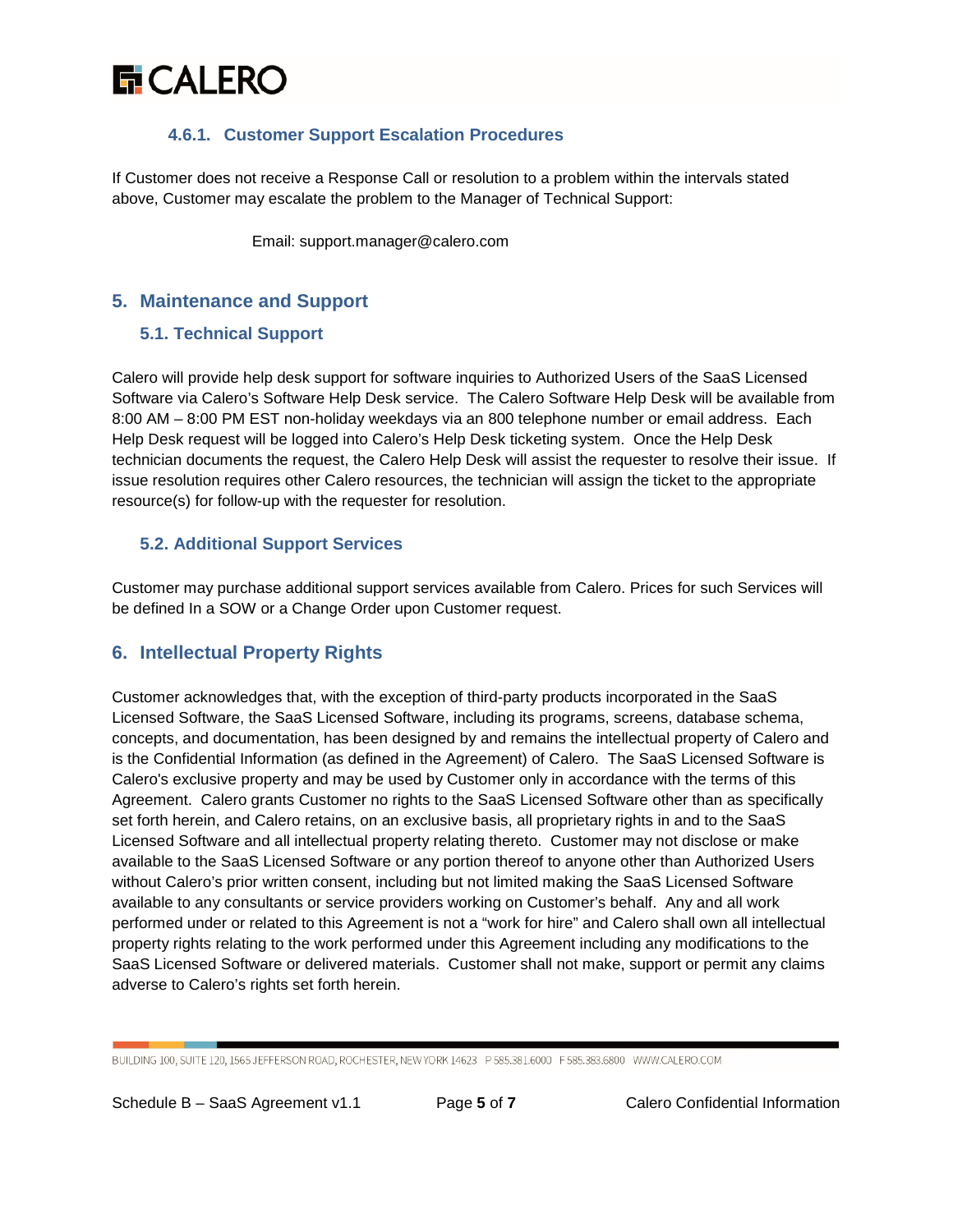# **G** CALERO

## **7. Limitations of Use/Indemnity**

Customer agrees it will not (i) sell, rent, lease, re-license, operate, provide access, copy, duplicate or give away all or any portion of the SaaS Licensed Software to or for any other party or entity, (ii) remove or alter any trademark, logo, copyright or other proprietary notices, legends, symbols or labels in or on the SaaS Licensed Software, or (iii) use the SaaS Licensed Software other than in accordance with the terms of this Agreement, without prior written approval from Calero. Customer agrees that it is specifically prohibited from modifying, translating, reverse engineering, de-compiling, or disassembling the SaaS Licensed Software, or from creating derivative works based on the SaaS Licensed Software, and waives any right it may have to perform such activities. In the event that the Customer breaches this Section 7, all of the Customer's rights to use the SaaS Licensed Software will immediately terminate and Customer will cease any further operation or use of the SaaS Licensed Software and will return any documentation to Calero. Customer will, at its own expense, indemnify and hold Calero and its parent, subsidiaries, affiliates, officers, directors, employees and agents harmless from and against any and all claims, actions, liabilities, losses, damages, judgments, grants, costs and expenses (including attorneys' fees) arising out of a breach of this Section 7.

## **8. Limitations of Access**

Calero reserves the right to block access to the SaaS Licensed Software from certain countries, geographic regions and/or IP address ranges that are deemed high risk by Calero. If Customer requires access from those countries, geographic regions and/or IP address ranges, Customer shall request such access in writing. Calero may, at its own discretion, grant in writing Customer access to SaaS Licensed Software from those requested countries, geographic regions and/or IP address ranges.

## **9. Infringement**

Notwithstanding the final sentence of Section 7 of the Master Services Agreement of the Agreement, in the event that the SaaS Licensed Software infringes any U.S. copyright, patent, trademark or trade secret rights of a third party, Calero shall indemnify, defend and hold harmless Customer against any claims of such infringement and shall pay any monetary judgments, reasonable attorneys' fees, and costs awarded to the third party for such infringement, or any settlement of such claim to which Calero has agreed, provided that (i) Customer promptly gives notice to Calero of the claim against Customer alleging such infringement, (ii) Customer allows Calero to control the defense and settlement of such claim, including any litigation, arbitration, mediation and settlement negotiations, (iii) Customer reasonably cooperates with Calero in connection with the defense and settlement of such claim. For the avoidance of doubt, in the event of a claim of infringement with respect to the SaaS Licensed Software, the remedies set forth in Section 7 of the Master Services Agreement of the Agreement shall apply with respect to Customer's continued use of the SaaS Licensed Software. In lieu of the foregoing remedies Calero may, at its option, refund to Customer that portion of the license fees paid under this Agreement that can reasonably be

BUILDING 100, SUITE 120, 1565 JEFFERSON ROAD, ROCHESTER, NEW YORK 14623 P 585.381.6000 F 585.383.6800 WWW.CALERO.COM

Schedule B – SaaS Agreement v1.1 Page **6** of **7** Calero Confidential Information